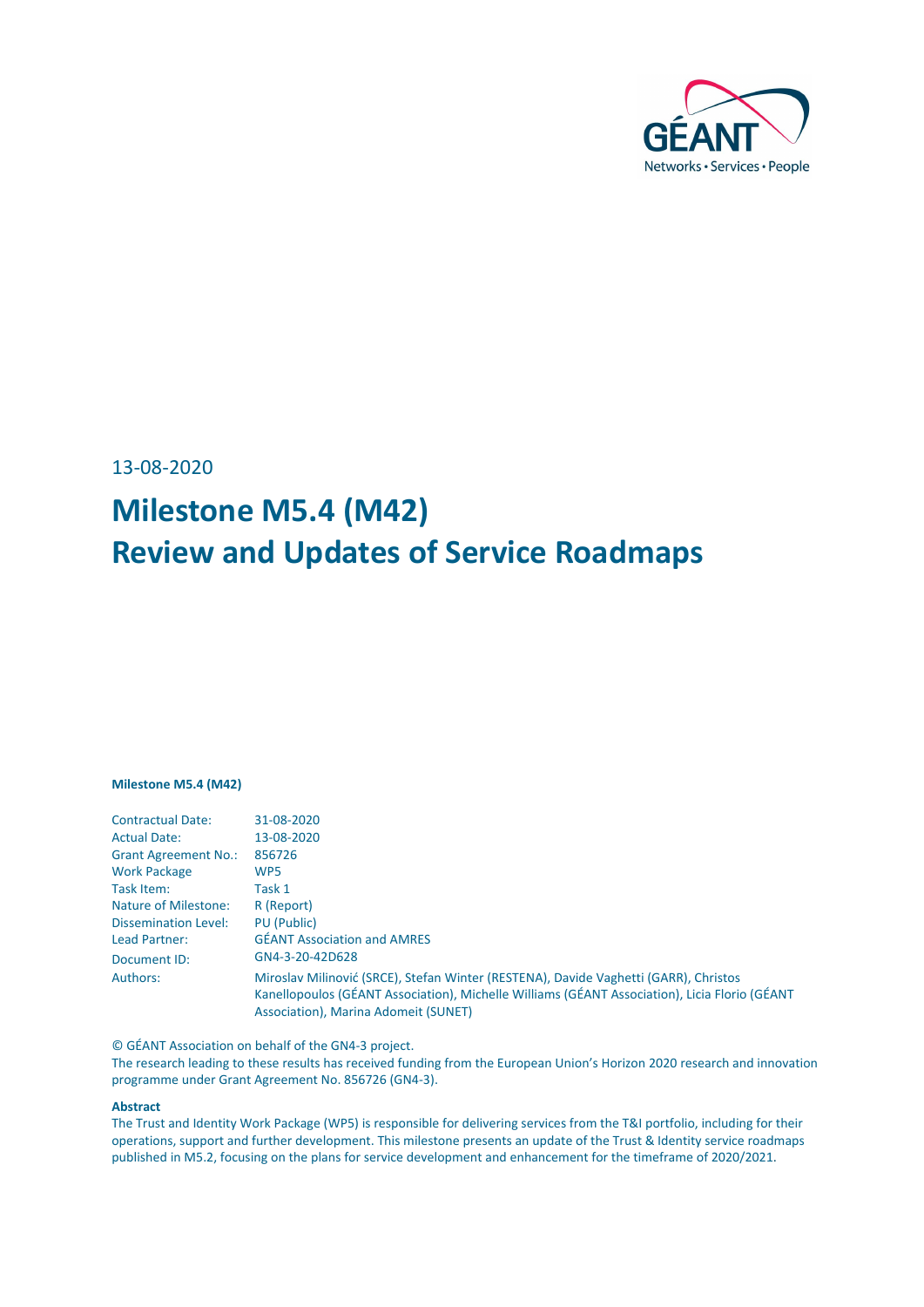

## **Table of Contents**

| <b>Executive Summary</b><br>1 |                                 |                |
|-------------------------------|---------------------------------|----------------|
| $\mathbf{1}$                  | Introduction                    | $\overline{2}$ |
| 2                             | eduroam                         | 4              |
| 3                             | eduGAIN and Federation Services | 7              |
| 4                             | eduTEAMS                        | 10             |
| 5                             | InAcademia                      | 11             |
| 6                             | Conclusions                     | 13             |
| References                    |                                 | 14             |
| Glossary                      |                                 | 14             |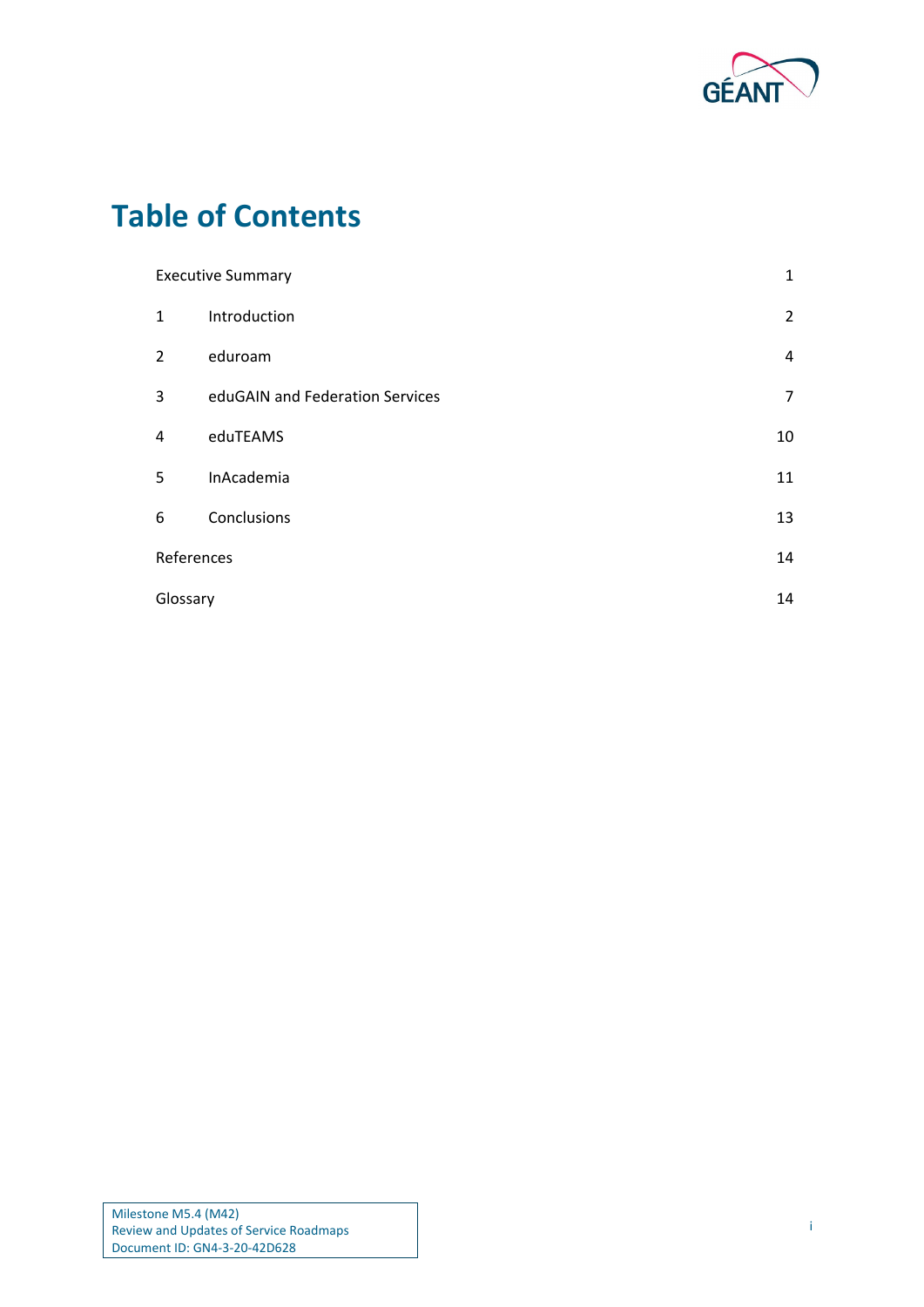

## <span id="page-2-0"></span>**Executive Summary**

This milestone defines committed and aspirational goals for the operations and deployment, enhancement and development roadmaps of the T&I services delivered via the GN4-3 project's Work Package 5, for the years 2020 and 2021. The roadmaps are defined for a period of up to two years; the roadmaps take into account inputs from the wider stakeholder community, particularly as concerns enhancements and new features. These roadmaps are subject to continual review and updates, especially of aspirational goals. This milestone document is the update of the service roadmaps first published for the years 2019 and 2020 as Milestone M5.2. During the progress of the GN4-3 project, one more snapshot of the roadmap will be published in the subsequent Milestone report. Further stakeholder consultations will take place to update roadmaps for the project period after 2021. These roadmaps will be adapted for their use by the Partner Relations, Outreach and Business Development team in Task 4 of this work package, to ensure the appropriate message about the service plans is conveyed to the stakeholder community.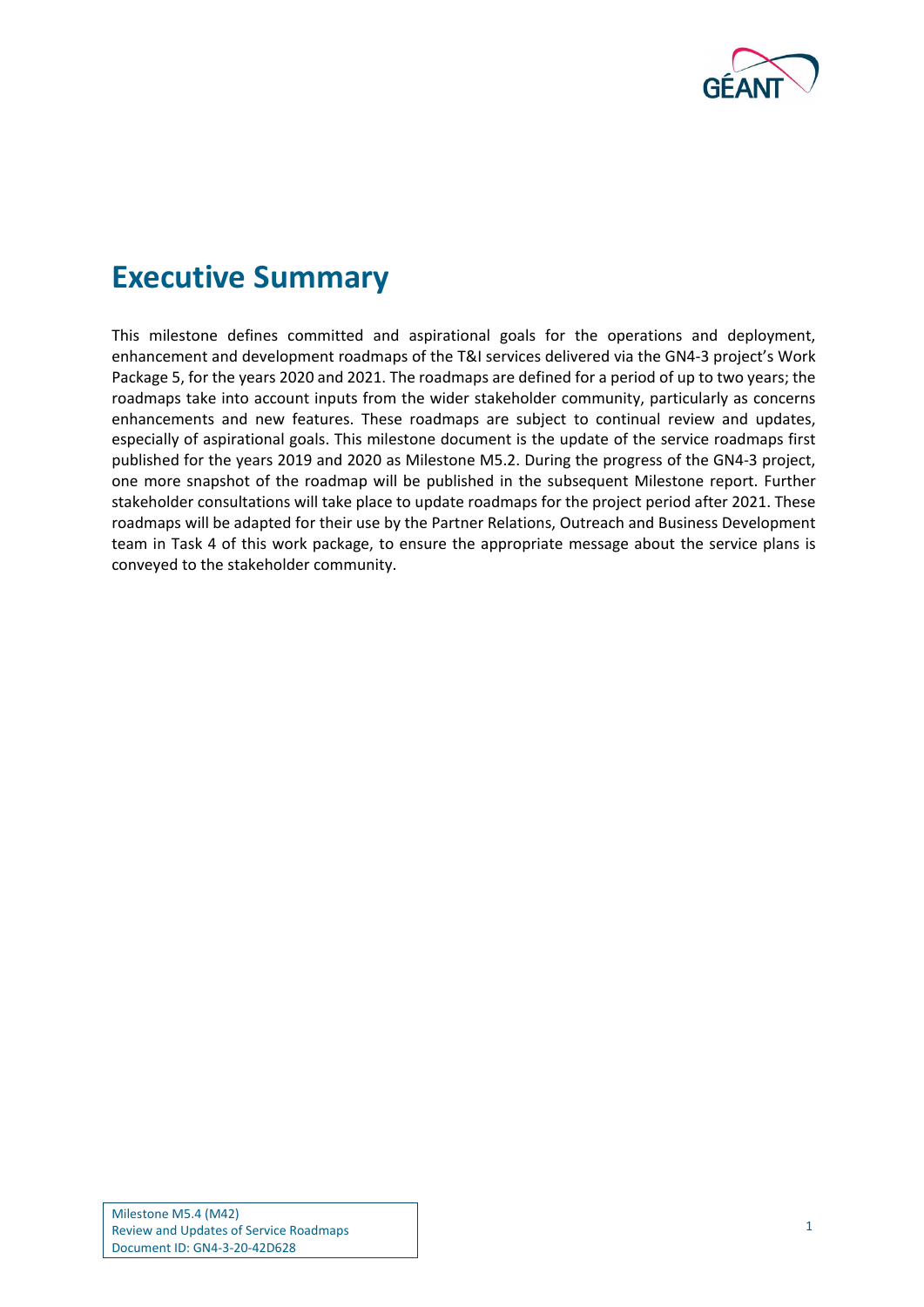

### <span id="page-3-0"></span>**<sup>1</sup> Introduction**

The Trust and Identity Work Package (WP5) is responsible for the innovation and development of T&I services, their operations and support, as well as for driving T&I services towards the anticipated maturity levels. From an operational perspective, WP5 ensures that T&I services in production are operated efficiently and securely, reach the required availability and quality levels, with relevant procedures and documentation in place, and provide the appropriate level of support. Services operations and support are performed as daily activities, following an agile approach when it comes to implementing improvements to processes and resources employed. The development of new features or major enhancements to services is performed according to the requirements gathered from the stakeholders, and plans are based on the available resources and prioritisation.

Services that are currently in the T&I portfolio are: eduroam, eduGAIN and federation services, eduTEAMS, and InAcademia. Each service has an appointed service owner, who is responsible and accountable for the delivery of the service as a whole and for defining the service roadmaps. Service teams are internally organised to deliver operations, development and support functions for the services. For the new eduTEAMS and InAcademia services, an agile approach is followed. This implies short sprints to frequently release software enhancements that address stakeholders' requirements. The agile approach also requires a tighter integration between development, operation (hence the involvement of the DevOps team) and support teams. For eduGAIN and eduroam, operational and development teams work closely together to use their full potential to ensure smooth transition and continuous integration (development) for further service enhancement and deployment of new features.

This document summarises the roadmaps for T&I services for 2020/2021 and provides an update to the roadmaps for 2019/2020. The purpose of these roadmaps is to define the timeline of further development and enhancement of the T&I services. They contain both committed and aspirational goals, and their content will be subject to ongoing evaluation and updates, based on the progress made and available resources.

During the course of the project, periodic consultations with the stakeholder communities are held in order to further inform and provide input for the roadmaps. Although, due to COVID-19 restrictions, all face-to-face T&I planned events in 2020 were cancelled, regular consultations and information sharing sessions were held with services stakeholders and governance committees and these were taken into consideration when devising future plans. A further update to these roadmaps will be produced as milestone M5.5 Review and Updates of Service Roadmaps (2), which is due November 2021.

Complementary to these service roadmaps, Task 2 (Incubator) in this work package is tasked to explore new ideas or potentially disruptive T&I technologies that are considered sufficiently mature within the project TRL constraints. The Incubator is operating within predefined development cycles, after each of which the results of individual activities may be used by the service teams, therefore providing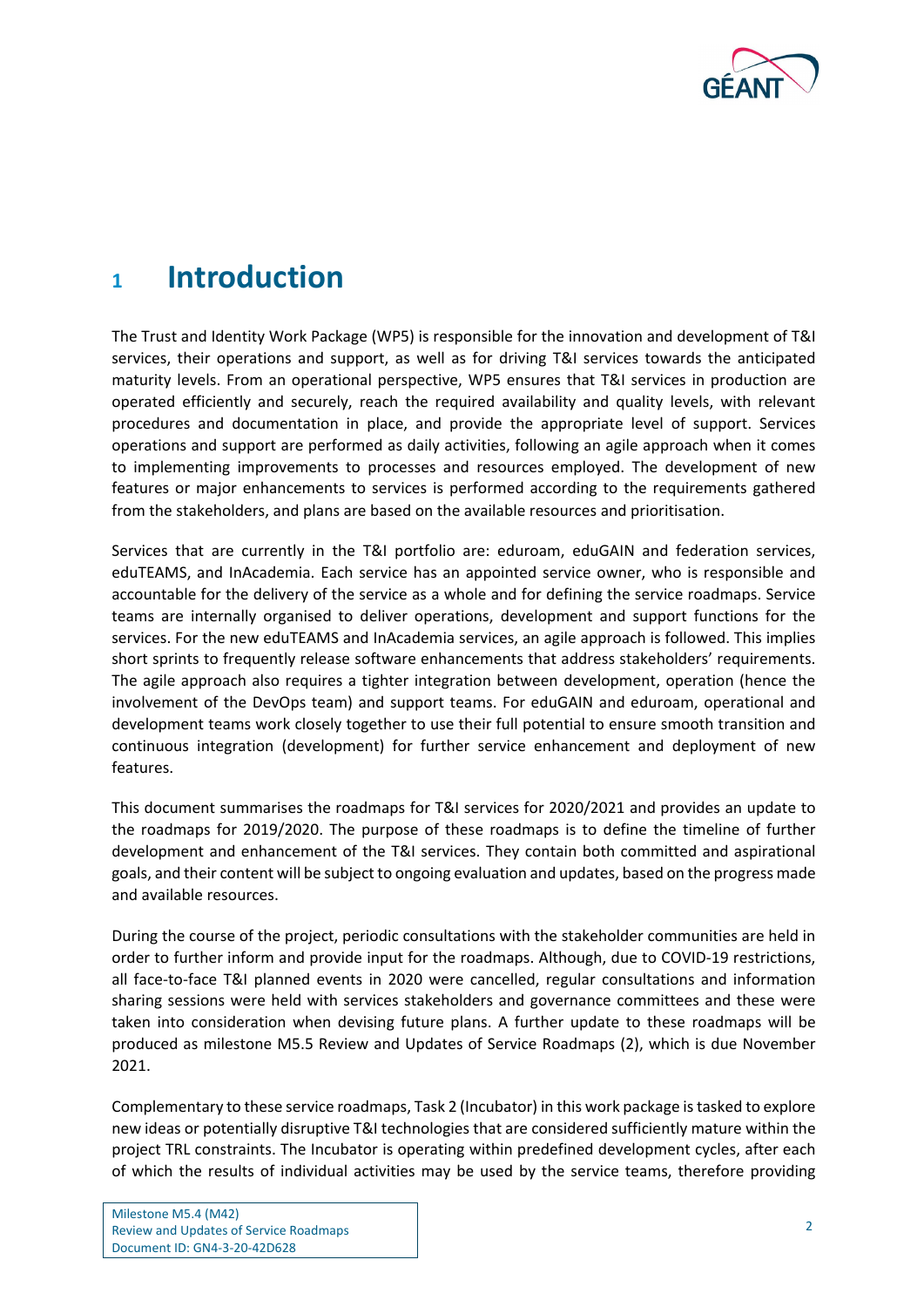

another input for the service roadmaps. The methodology and plans for the work of the Incubator in Task 2 were published in Milestone *M5.3 Incubator Methodology and Plans* and the incubator results for the first period of the project will be published in Deliverable D5.2.

Through the work of this work package, the GN4-3 project participates in and follows other global initiatives in the domain of Trust and Identity, including:

- SeamlessAccess project, aimed at optimising protocols across key stakeholder groups, with the goal of facilitating a seamless user experience for consumers of scientific communication. GÉANT participates in the Coalition for Seamless Access, together with other organisations such as STM [\[STM\]](#page-15-2) and NISO [\[NISO\]](#page-15-3), by providing operational capabilities.
- Projects that expand the reach of eduGAIN to support student mobility use cases as well as to enable the usage of eIDAS, such as MyAcademicID. These activities are carried out in close liaison with WP5 key people and their results will inform the development of eduGAIN beyond 2021.
- Key members of WP5 participate in several other relevant initiatives and projects (EOSC-Hub technical committee and the EOSC-Hub architecture work package, WISE community, REFEDS, IGTF) and report back to WP5 via the enabling community task (WP5 Task 4) to ensure ongoing liaison and collaboration with these bodies.
- With the end of the AARC2 project, WP5 will continue to support some of the work to maintain and update the AARC architecture and policy results and participate in the AEGIS group that brings together international e-infrastructures that implement the AARC BPA.

The following sections provide a summary of the T&I services delivered by Work Package 5, followed by the service roadmaps.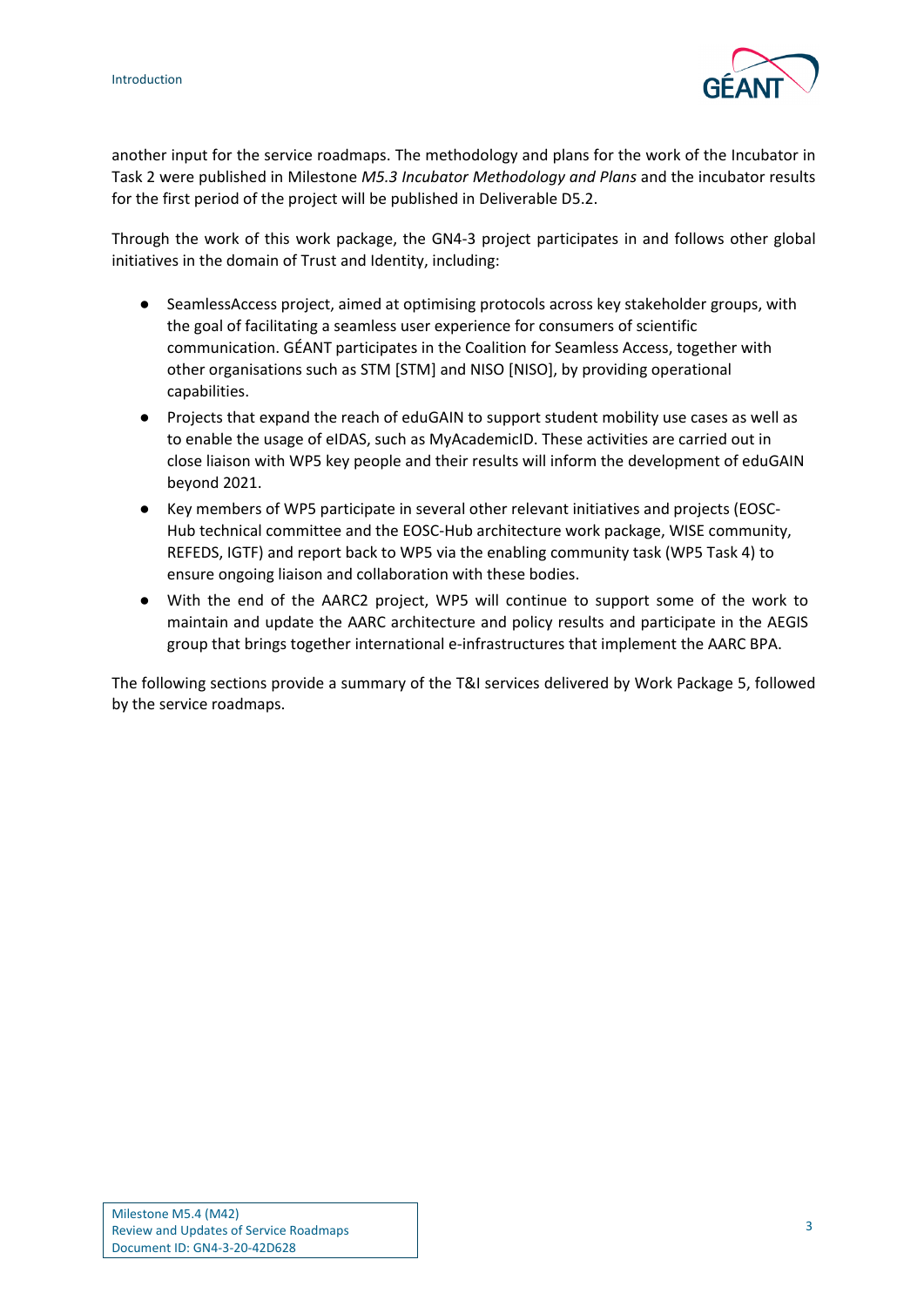

### <span id="page-5-0"></span>**<sup>2</sup> eduroam**

#### **Service Owner**: Miroslav Milinović (SRCE/CARNET)

eduroam is a worldwide roaming access service for the international research and education community. GÉANT coordinates eduroam's worldwide operations, operates the European core infrastructure and a number of supporting services for global use, and provides the relevant support. These services include:

- European Top-Level Radius servers in the Netherlands and Denmark
- Monitoring, Diagnostics and Metering tools [\[Monitor\]](#page-15-4)
- Database [\[DB\]](#page-15-5)
- Configuration Assistant Tool [\[CAT\]](#page-15-6)
- Managed eduroam IdP service [\[Host\]](#page-15-7)

GÉANT also works on the further development and enhancement of eduroam with the objective of increasing ease of deployment for institutions and national roaming operators (NROs), improving user experience for end users, and ensuring that the quality of eduroam national deployments is as prescribed in the eduroam service definition.

The 2020/2021 roadmap for eduroam **operations, support and deployment of enhancements** for the GN4-3 project focuses on the following areas:

#### ● **eduroam Database Version 2.0**

The eduroam database is a key element of the supporting infrastructure. It serves as the central, authoritative collection of data about the institutions (NROs, service providers (SPs) and identity providers (IdPs) participating in the eduroam service. It provides input to other services such as CAT and eduroam Managed IdP [\[eduManIdP\]](#page-15-8), and is the source of data for building the eduroam service locations map, etc. Version 2.0 of the database specification implements various improvements and brings novelties such as the ability to mark areas covered by eduroam's wireless signal.

Migration from the current eduroam db to v2.0 was finished in Q1 2020. Aligning of the eduroam supporting tooling is dependent on NROs completing the adoption of the new database format and is expected to be completed during 2020. Following this, maintenance of the eduroam database v2.0 will become part of continuous operations activities.

#### ● **eduroam Audit**

With eduroam now being provided in more than 100 countries by thousands of IdPs and SPs, the time is right to introduce an auditing system to regularly check if participating organisations are following eduroam policies and recommendations. The audit system will promote those who are implementing eduroam according to the current best practices, and at the same time,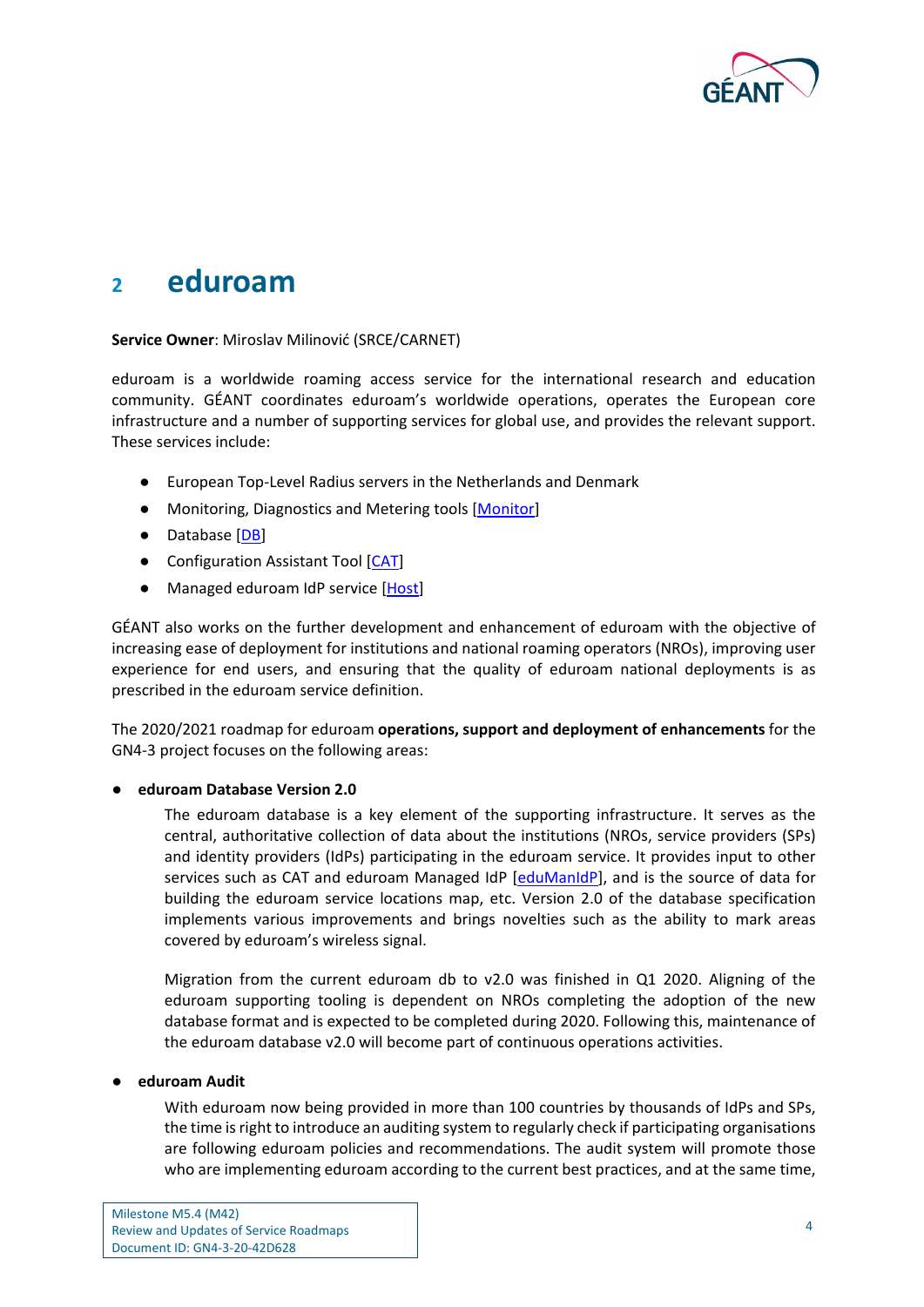

warn those who are providing a substandard level of service. The eduroam audit will be developed as a combination of manual and automatic tests, partially run by the eduroam operations team and partially as self-service assessment that will enable participating organisations to evaluate their deployments against the policies and best practices.

Drafting of the audit procedure is ongoing in 2020, with a plan to pilot it with the European NRENs and based on this to get approval for the procedure by the eduroam Steering Group (SG) and Global eduroam Governance Committee (GeGC). This procedure will then be used to perform the first round of audits, supporting NROs to step up to the eduroam baseline.

#### ● **eduroam Policy Update**

The eduroam service definition and policy are defined by the documents originally drawn up in 2008. The last review of these documents was in 2012, and since then there have been changes in both technology and organisational aspects that require them to be updated again.

A consultation with the eduroam Steering Group (SG) will be held to prepare the final version of the policy after which signing of the new policy will be arranged.

#### ● **Continuous Operations, Deployment of Enhancements, Support and Engagement**

The eduroam team will continue to operate eduroam core and supporting services, manage NRO membership for Europe and provide global support via official support channels. It will work on enhancing operational processes and resources in an agile manner. eduroam db v 2.0 and redesign of the certificate provisioning will move to continuous operations. Work to support new NROs to join the eduroam service will continue in collaboration with the GÉANT partner relations, global outreach and business development teams. GÉANT Learning and Development Team (GLAD), in collaboration with the eduroam team which will provide its specific expertise, will support the community by delivering eduroam training and learning materials on request. Engagement with NROs, the wider community and standardisation bodies will continue via participation in the European Confederation eduroam Steering Group (SG) and Global eduroam Governance Committee (GeGC) and through contribution to global standards and/or R&E community profiles.

The roadmap for eduroam **development** for the first two years of the GN4-3 project focuses on the following areas:

#### ● **eduroam Managed Service Provider (SP)**

eduroam Managed SP is being developed with the goal of doing away with the complexity of operating an eduroam RADIUS server for Service Providers. eduroam Managed SP is a multilevel, multi-tenant system operated by the eduroam operations team. It allows the creation of an eduroam SP without the deployer requiring any knowledge of the eduroam architecture.

During 2019, a technical proof of concept was developed in ongoing consultation with the eduroam NROs. During 2020/2021, it is planned to prepare for the PLM approved pilot, run the pilot and, based on the results, prepare for service transition.

#### **Open Roaming**

Open roaming is an industry initiative that embraces the Wi-Fi federation concept pioneered by eduroam. In 2020, GÉANT joined the Wireless Broadband Alliance (WBA) that is running this initiative to influence developments and assure that these are compatible with eduroam.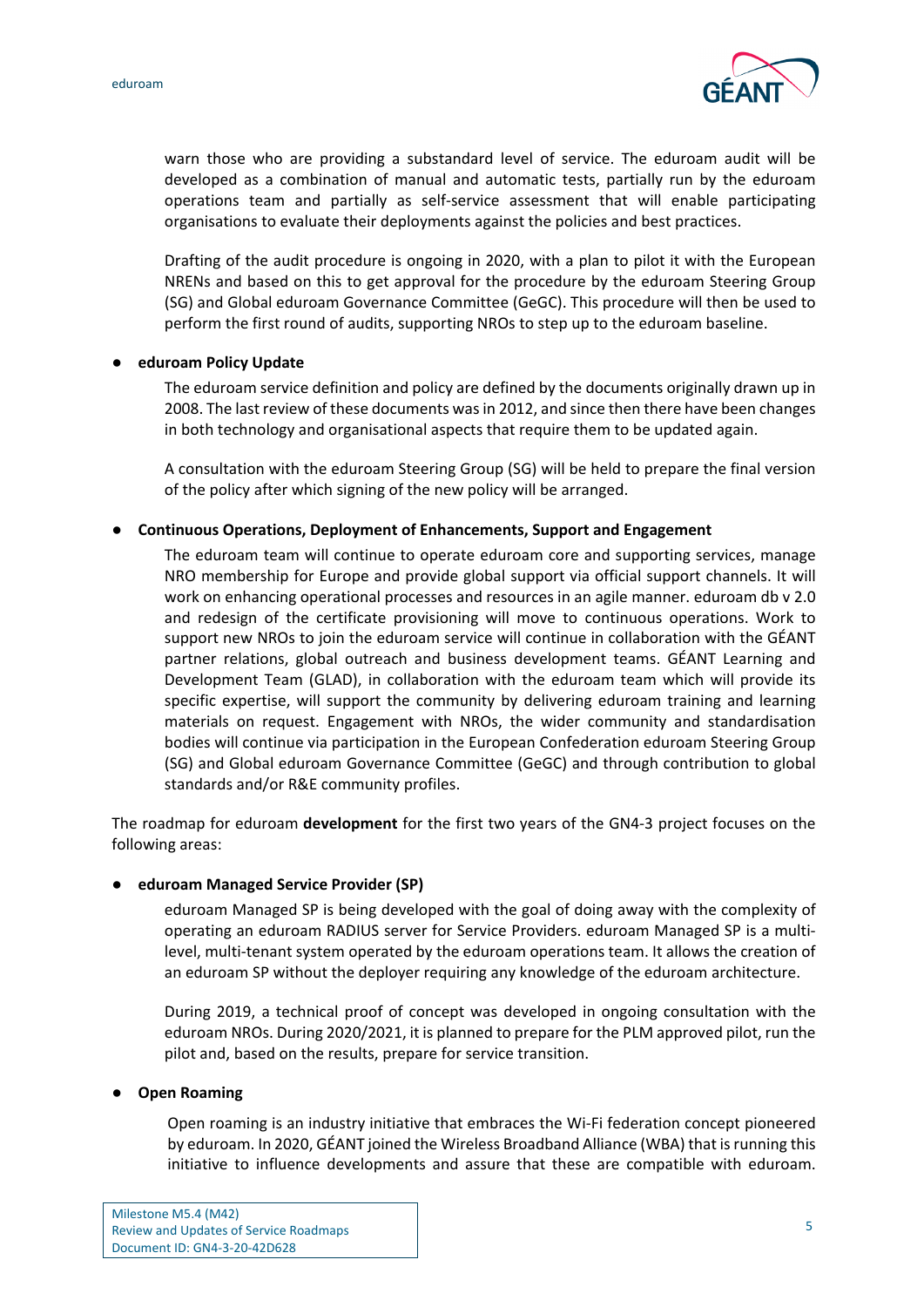

Industry implementation of open roaming would allow eduroam to interfederate with other Wi-Fi providers, expanding the footprint of eduroam to cover locations that are not strictly related to R&E institutions.

In 2020/2021, it is planned to carry out initial design and testing to enable eduroam interoperability with open roaming, and to run the trials with interested NROs. Future plans will be defined based on the trial results.

#### ● **Certificate Provisioning Redesign**

The current eduPKI certificate provisioning that is used to enable RadSec deployments has proven to be a heavy and unscalable solution for the global eduroam community. The WP5 team aims to redesign the process so that it will provide a simple click-through browser experience to issue certificates. It will also action semi-automated eligibility checks, exploiting data structures of the official eduroam database, and issue certificates in near-real-time using eduPKI SOAP API.

In 2019, the new system was designed and achieved its proof of concept. In 2020/2021, it is planned to further test the new system and, once it is proved to be stable, deploy it as a part of the eduroam supporting services suite. Following this, this activity will move to maintenance as part of continuous operations.

#### ● **eduroam Diagnostics**

The main goal of this activity is to bring the monitoring and diagnostics tools as close to the end-user experience as possible. The team combines the data acquired via the eduroam database, current monitoring and measurement services with other supporting tools, such as CAT. This is complemented by the design and development of monitoring probes that verify the health of the eduroam service at individual service locations.

In 2019, a prototype was developed adding features to improve communication with users. During 2020/2021 it is planned to integrate hardware probes with eduroam supporting tools. Based on the results of this integration, further plans will be defined.

#### ● **Radsecproxy Development**

Radsecproxy is a generic RADIUS proxy that supports TLS (RadSec) RADIUS transport. Radsecproxy is used by NROs and Identity Providers that want to introduce RadSec capability on top of their existing RADIUS infrastructure, increasing security and efficiency for transport of RADIUS traffic.

The Roadmap for 2020/2021 was prioritised to complete two minor releases that are targeting the features requested by the user community, after a major release that will introduce load balancing and pooling features.

#### ● **Continuous Service Improvements**

eduroam supporting services use solutions developed in-house. These require maintenance through continuous development and enhancement to the tooling and software, which will be delivered in an agile manner.

The timeline for the eduroam roadmap is available online [\[Roadmap\]](#page-15-9).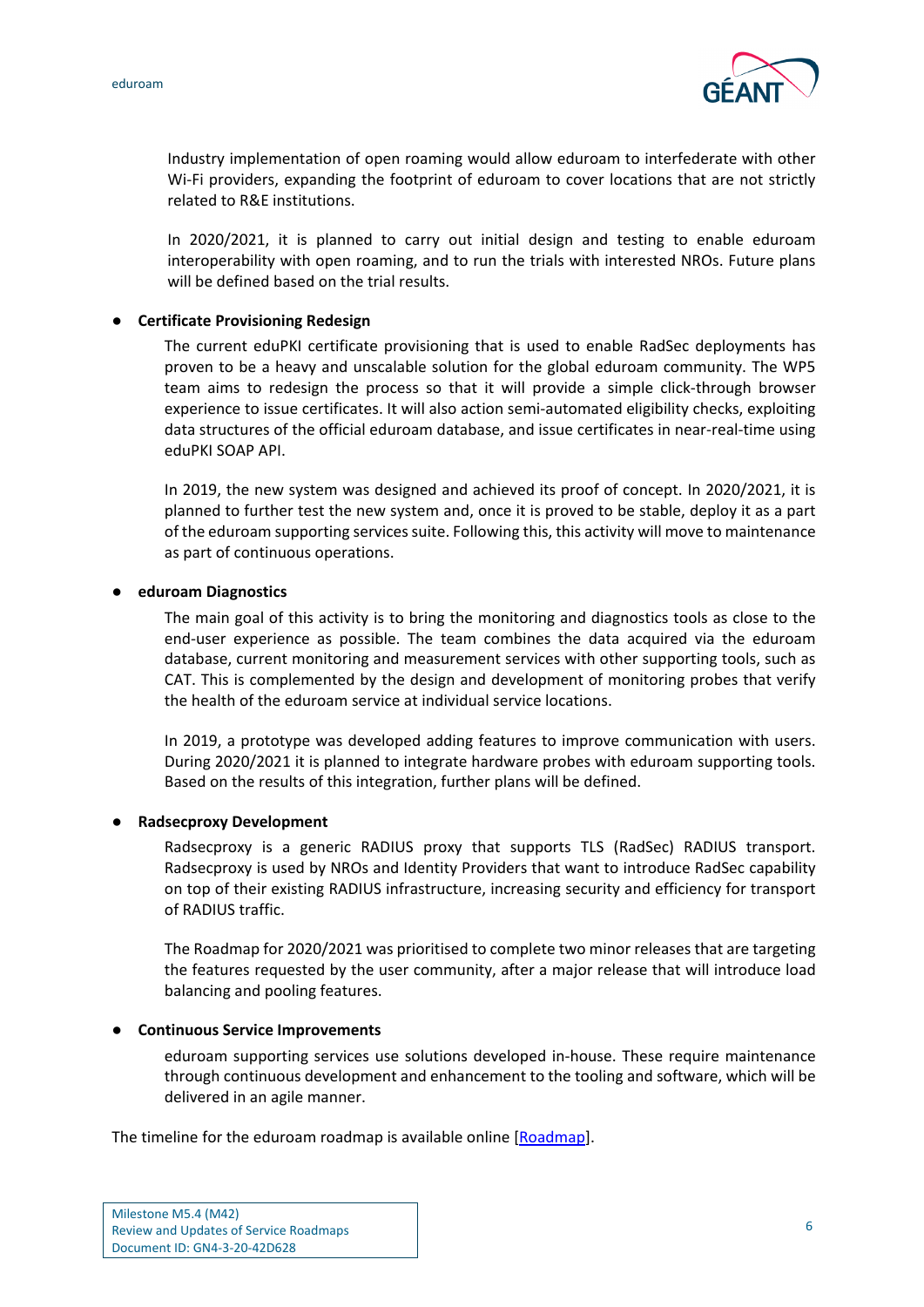

### <span id="page-8-0"></span>**<sup>3</sup> eduGAIN and Federation Services**

#### **Service Owner**: Davide Vaghetti (GAAR)

eduGAIN is one of GÉANT's key Trust and Identity services, allowing trusted digital identities to be used to securely access available web resources. GÉANT operates a number of core and supporting, globallevel services, and also provides the relevant support. These services include:

- Metadata Service [\[MDS\]](#page-15-10)
- Metadata Validator [\[Validator\]](#page-15-11)
- Technical site, including various tools and status information [\[Tech\]](#page-15-12)
- Entities database [\[Entities\]](#page-15-13)

#### ● **Federation as a Service (FaaS)**

GÉANT also works on the further development and enhancement of eduGAIN with the objective of improving ease of deployment for institutions and identity federations, enhancing user experience and ensuring that identity federations are operating in accordance with the defined eduGAIN profiles and best practices. This work also scales the service for future demands in terms of quality, usability, security and growth.

The 2020/2021 roadmap for eduGAIN **operations, support and deployment of enhancements** for the GN4-3 project focuses on the following areas:

#### ● **eduGAIN Operations**

In 2019, the certificate in the eduGAIN signing key was replaced as a short-term strategy to address its expiration. Following this, a team comprising the eduGAIN Service Owner, the eduGAIN-OT and subject experts from the R&E community was established and a long-term strategy to improve the eduGAIN metadata signing key and process defined.

In 2020/2021 it is planned to finalise this plan and to implement the new signing process and key. After this, this activity will no longer be part of the roadmap and will move to continuous operations.

#### ● **eduGAIN Support**

eduGAIN support serves enquiries that are addressed to support@edugain.org. To monitor compliance with the eduGAIN profiles, support also works in a proactive manner, reacting to errors and warnings that are identified by various eduGAIN checking tools.

In 2019 and 2020, the eduGAIN support team has gradually widened the scope of its proactive support by adding other eduGAIN checking tools and services (such as eduGAIN Connectivity Check and the eduGAIN Code of Conduct), and react to errors and warnings following processes that still need to be defined. In 2020/2021, eduGAIN support continues to improve documentation by providing public-facing support documentation. This activity will move into the continuous delivery and improvement of support function.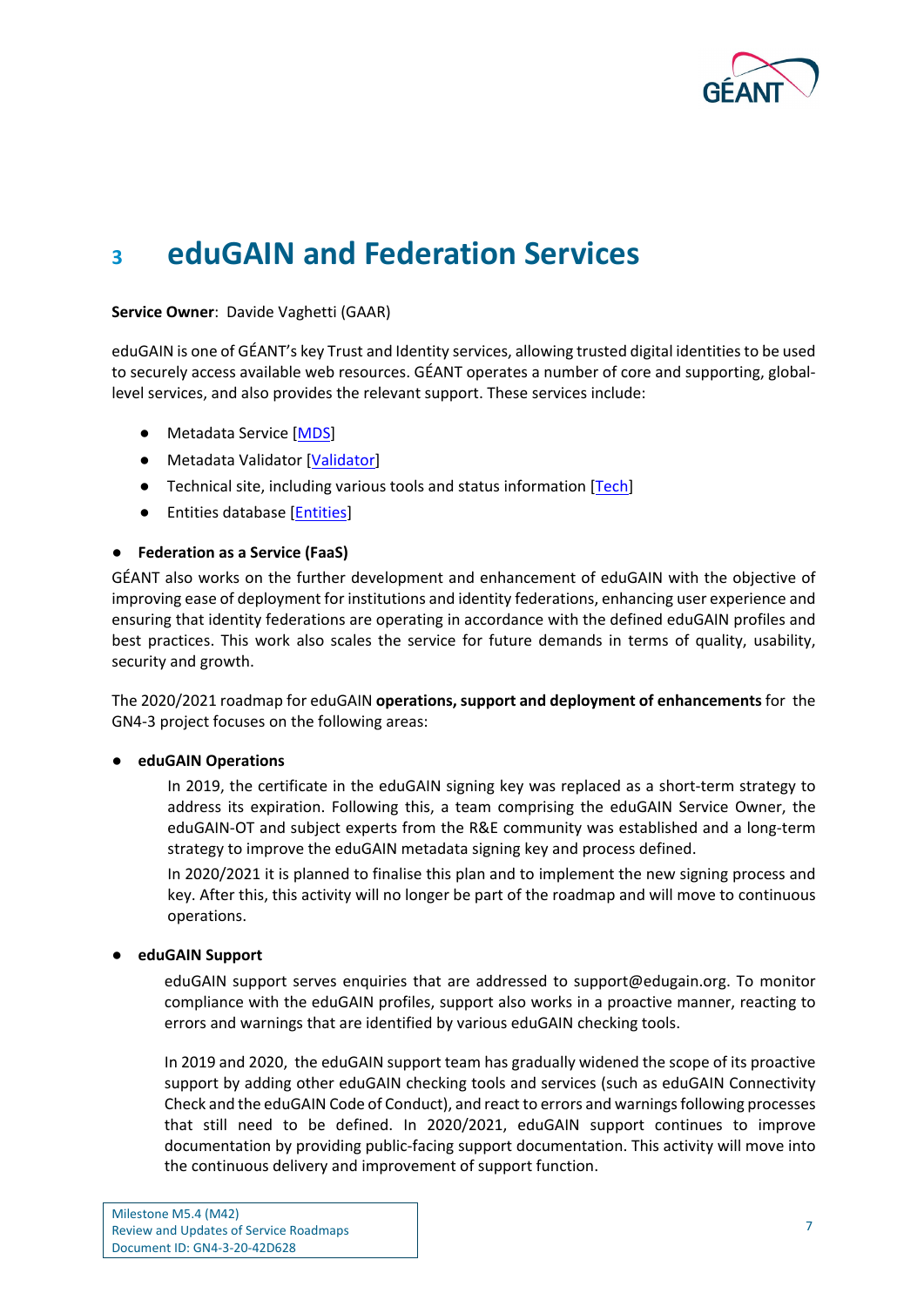

#### ● **eduGAIN Security**

In 2019, the eduGAIN security team was created, alongside with its contact and secure channel of communication. The role of this team is to provide a central point of contact and coordination when addressing inter-federation security incidents, and to act in a proactive manner to address security threats.

In 2020/2021, the eduGAIN security incident response handbook will be created in collaboration with the REFEDS SIRTFI working group. The consultation with the eduGAIN community is planned for the second half of 2020. Once the handbook has been finalised, it is planned to start engagement with Identity federations in order to collect security contacts and build the eduGAIN security community.

#### ● **eduGAIN Training**

At the end of 2019, the partner relations and eduGAIN teams received a request for training for ASREN covering 22 NRENs in the Arab region. As there is a request to deliver training for the east Europe region, this is mandated to create a dedicated activity to create and deliver eduGAIN training.

In 2020/2021 it is planned to bootstrap the training activity by creating a dedicated team and establishing a close collaboration with the GÉANT Learning and Development team (GLAD). This team will work on creating eduGAIN training modules and will be prepared to deliver these on a request basis, starting with the training for ASREN.

#### ● **Continuous Operations, Support and Deployment of Enhancements, Support and Engagement**

The eduGAIN team will continue to operate eduGAIN core and supporting services as well as FaaS, manage identity federation membership of eduGAIN and provide support via an official support channel. It will work on enhancing operational processes and resources in an agile manner. Work on supporting new identity federations to join the eduGAIN service will continue in collaboration with the eduGAIN secretariat and the GÉANT partner relations, global outreach and business development teams.

Engagement with identity federations and the wider community will be continued via participation in the eduGAIN Steering Group (SG) and the activities of REFEDS, AEGIS, FIM4L, FIM4R, CACTI, etc. More specifically, the eduGAIN service will collaborate with the REFEDS working groups to maintain and develop all the policy frameworks relevant to eduGAIN, such as the GÉANT Code of Conduct Version 2 (this will also cover the investigation to establish a monitoring body as required by GDPR Article 41), the Research and Scholarship Entity Category and Sirtfi. The eduGAIN service will also engage with the OpenID Connect community through participation in the activities of the OIDF Research and Education working group.

The 2020/2021 roadmap for eduGAIN **development** for the GN4-3 project focuses on the following areas:

#### ● **F-ticks for eduGAIN**

Authentication statistics and measurements enabled via the eduGAIN interfederation provide important metrics for quantifying and understanding the service's usage and patterns. This is necessary to fully comprehend eduGAIN's value and drive further improvements.

In 2019 and early in 2020, technical work was completed by implementing the final data collection setup and visualisation using an off-the-shelf platform and defining the adoption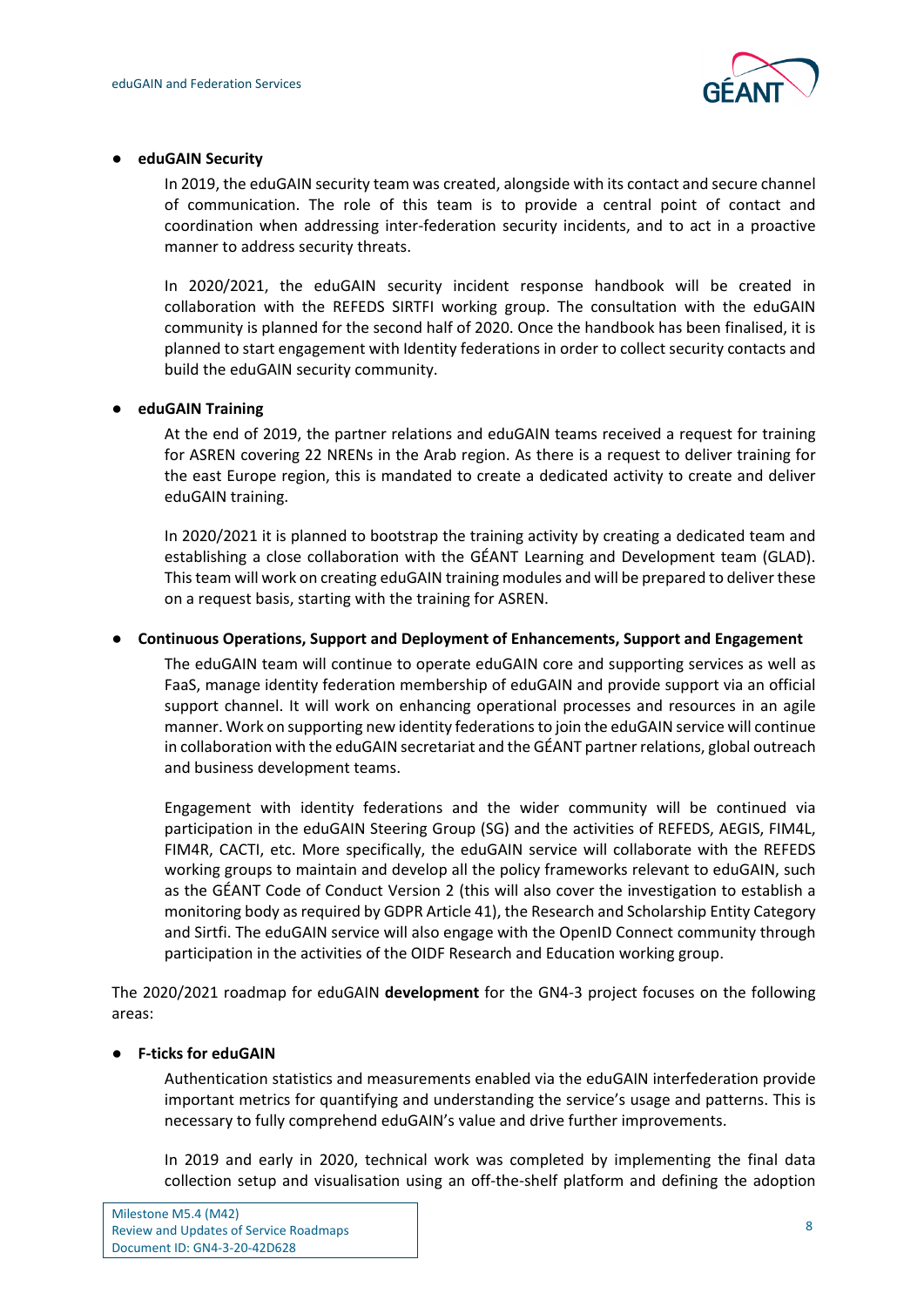

plan. During the remainder of 2020/2021 it is planned to run the service based on the adoption plan, and to evaluate the results in order to determine future actions. This will include generating a more generic strategy for consolidating eduGAIN monitoring and metering tools.

#### ● **StatRep**

In the second incubator cycle, (Task 2) which was finalised in 2020, the idea of creating an eduGAIN status reporting dashboard showing the adoption of various eduGAIN features by Identity Federations and participating entities, was explored. The results of the incubator show that introducing such a tool would be of great value to help raise the quality of eduGAIN.

In 2020/2021 it is planned to establish a close collaboration of eduGAIN team and the third incubator cycle that shall result in a tool that is ready to be introduced in the eduGAIN support tool set. Following this, a more generic strategy of consolidating eduGAIN monitoring and metering tools (including F-ticks) will be introduced.

#### ● **Campus IdP Toolkit**

Campus IdP Toolkit eases the burden of deploying technical infrastructure for IdPs, by offering a packaged solution for easy deployment of Shibboleth Identity Provider. In 2019 and early in 2020, this software solution was finalised and published at https://github.com/GEANT/ansibleshibboleth. During the remainder of 2020/2021, this work will be moved into the continuous maintenance phase and the expectation is that the community using the tool will contribute to it.

#### ● **PushMDQ**

The **c**urrent eduGAIN metadata distribution solution provides a stable and reliable way to distribute metadata. However, this solution relies on pre-defined regular intervals for collecting and redistributing metadata feeds, with the consequence that propagating changes in metadata are not instantaneous. In the second incubator cycle, the idea of pushing metadata changes was explored and a technical proof of concept was delivered. The results gained great traction and interest in the eduGAIN community. In 2020/2021, plans are to transition the results to the eduGAIN-OT which will prepare a testbed deployment of this solution and engage with federation operators for testing.

#### ● **Continuous Service Improvements**

eduGAIN technical site and checking tools use solutions developed in-house. These require maintenance through continuous development, and enhancements to the tooling and software, which will be delivered in an agile manner. Moreover, some of the checks that are performed will be updated according to the specification or the policy to which they relate, such as the GÉANT Data Protection Code of Conduct (CoCo) v1 monitoring tool, which will be updated once version 2 of the CoCo is issued.

The timeline for the eduGAIN roadmap is available online [\[Roadmap\]](#page-15-9).

Over the course of the next two years, additional items may be added to the roadmap, based on the available resources in the eduGAIN team. Such items may include input from the Incubator task and from REFEDS, such as the service catalogue for the interfederation context, etc.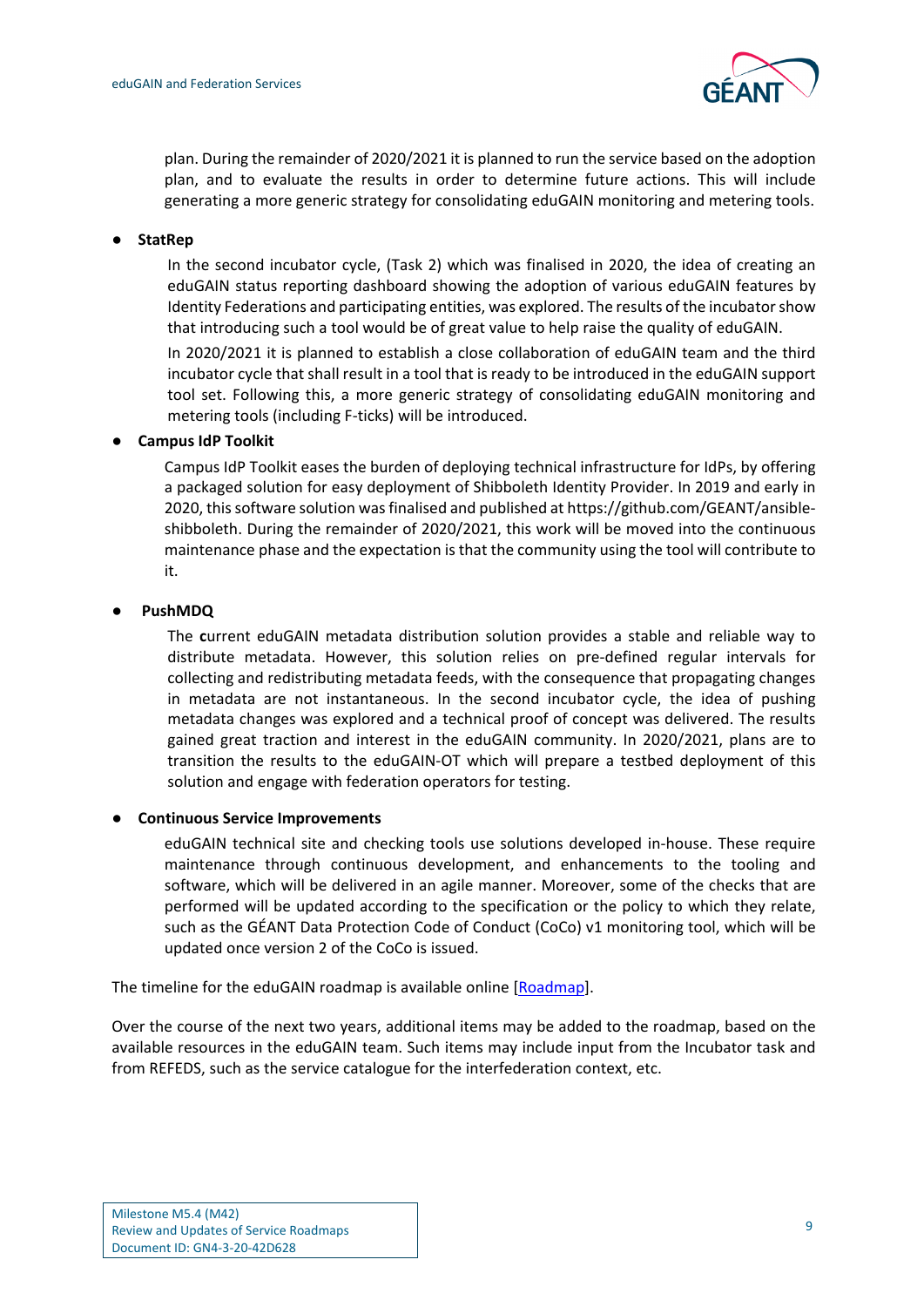

### <span id="page-11-0"></span>**<sup>4</sup> eduTEAMS**

#### **Service Owner**: Christos Kanellopoulos (GÉANT Association)

The eduTEAMS service enables research and education communities to securely access and share common resources and services. Leveraging the ubiquitous presence of eduGAIN federated identities, eduTEAMS enables communities to securely authenticate and identify their users, organise them in groups, assign them roles and centrally manage access rights for using community resources. As research is not confined to research institutes and universities, eduTEAMS also caters for users coming from the industry or citizen scientists who may not have access to eduGAIN. eduTEAMS is a TRL9 service.

At the beginning of the GN4-3 project, eduTEAMS was still a new service, therefore work has focused on ensuring the service's adoption by the R&Е communities. In 2019, this yielded great results with eduTEAMS uptake skyrocketing within research communities. The technical development of the eduTEAMS service is driven by the priorities of the early adopter communities, and is done in an agile manner, following ongoing updates of the technical development roadmap.

The roadmap for eduTEAMS for 2020/2021 focuses on the following areas:

#### ● **Service adoption and Business Development**

Continue the work with various R&E communities who are adopting eduTEAMS. At the time of writing, eduTEAMS works with a number of research communities, including: Life Sciences (EOSC-Life), Photon and Neutron Community (PaNOSC/UmbrellaID), Earth Sciences (NextGEOSS), EUROFusion and SSHOC, as well as with SURF on their Research Access Management platform, which is the first national deployment for eduTEAMS. The plan is to continue active engagement with these R&Е communities and support them in using eduTEAMS offerings.

#### ● **Technical Development**

It is planned to continue the development of new features, such as the trials of the step-up authentication service, introduction of thiss.io software for IdP discovery service, integration with ORCID API, introduction of a new OIDC front-end with support for local and remote token introspection and token exchange support for the AARC community guidelines (specifically AARC-G021 "Exchange of specific assurance information between Infrastructure" and AARC-G031 "Guidelines for evaluating the combined assurance of linked identities"), as well as support to services that require certificate-based authentication. Since eduTEAMS employs an agile approach to development, the development roadmap is also frequently updated, which is why it is available to the public at [\[eduTEAMS\\_roadmap\]](#page-15-14).

#### ● **Continuous Operations and Support**

Operate the service and provide support on a daily basis. The plan is to scale up the operational team and resources so that they are fit to operate and deploy new eduTEAMS instances for dedicated and bespoke service offerings.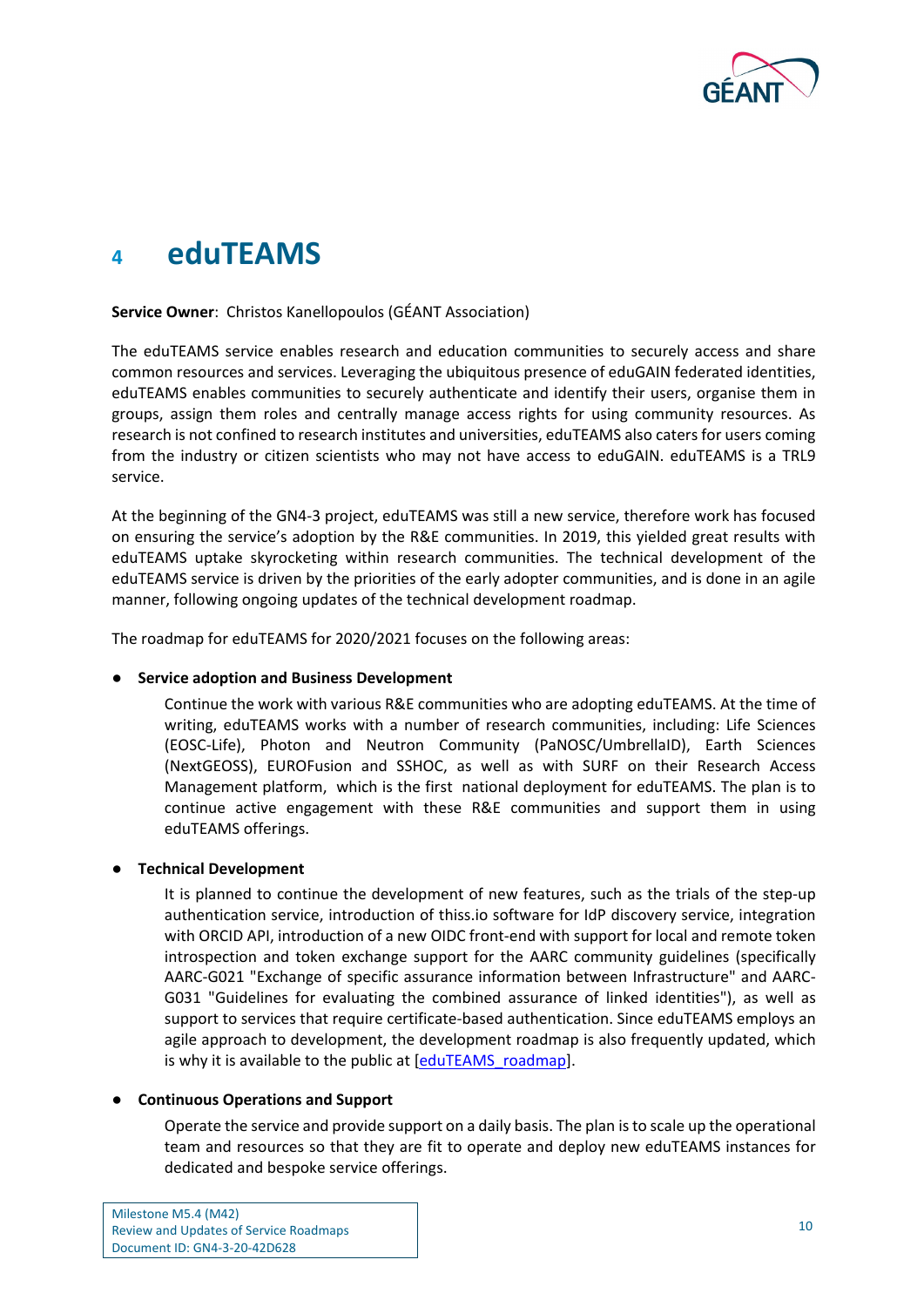

### <span id="page-12-0"></span>**<sup>5</sup> InAcademia**

InAcademia is a service that allows online retailers and other SPs not connected to an identity federation and eduGAIN the means to easily validate if a customer is a student or is affiliated to an educational institute in another way. For user authentication, InAcademia uses the Identity Providers available in eduGAIN. At the beginning of the GN4-3 project, InAcademia had already passed the technical pilot and reached TLR8. In 2019 the service continued with a business pilot for the first merchants to use the service. The development of InAcademia follows a stronger agile approach that utilises short sprints to frequently release software enhancements that address stakeholders' requirements.

The roadmap for InAcademia for 2020/2021 focuses on the following areas:

#### ● **Service Status**

During 2019, the business pilot was successfully completed meeting its objective to validate the anticipated business model. During this time, transition to service production was also prepared with PLM production signoff in January and the official service launch taking place in February 2020. The InAcademia service is offered in two service models: Commercial Edition, which is targeting commercial entities and is a pay-to-use version, and aCommunity Edition, which is targeting the non-commercial services for R&E, and which is free-of-charge.

#### ● **Service Development**

The service will work to expand into additional countries, working alongside Federation Operators to ensure maximum value is created for them**.** The service team will provide advisory and secretariat functions for the InAcademia Steering Committee (which includes representatives from the federation operators in Europe, as well as the InAcademia service owner and representatives of the InAcademia service operator). The Steering Committee will ensure that the service is developed for the benefit of the federated identity community**.** The service team will continue ongoing engagement with merchants in order to register them for use of the Community and Commercial Editions.

#### ● **Technical Development**

During the remainder of 2020 and 2021 the focus will be on providing a stable service with minimal need for physical and human interaction for many of the currently manual administrative processes. Further development work will include:

- A significant enhancement to registration and onboarding processes.
- Improved customer-facing support in order to improve visibility and trust amongst the GÉANT membership and InAcademia customers.
- An enhanced discovery service.
- Optimisation of the software code and development processes.
- Improved statistics, monitoring and performance for enhanced customer management information.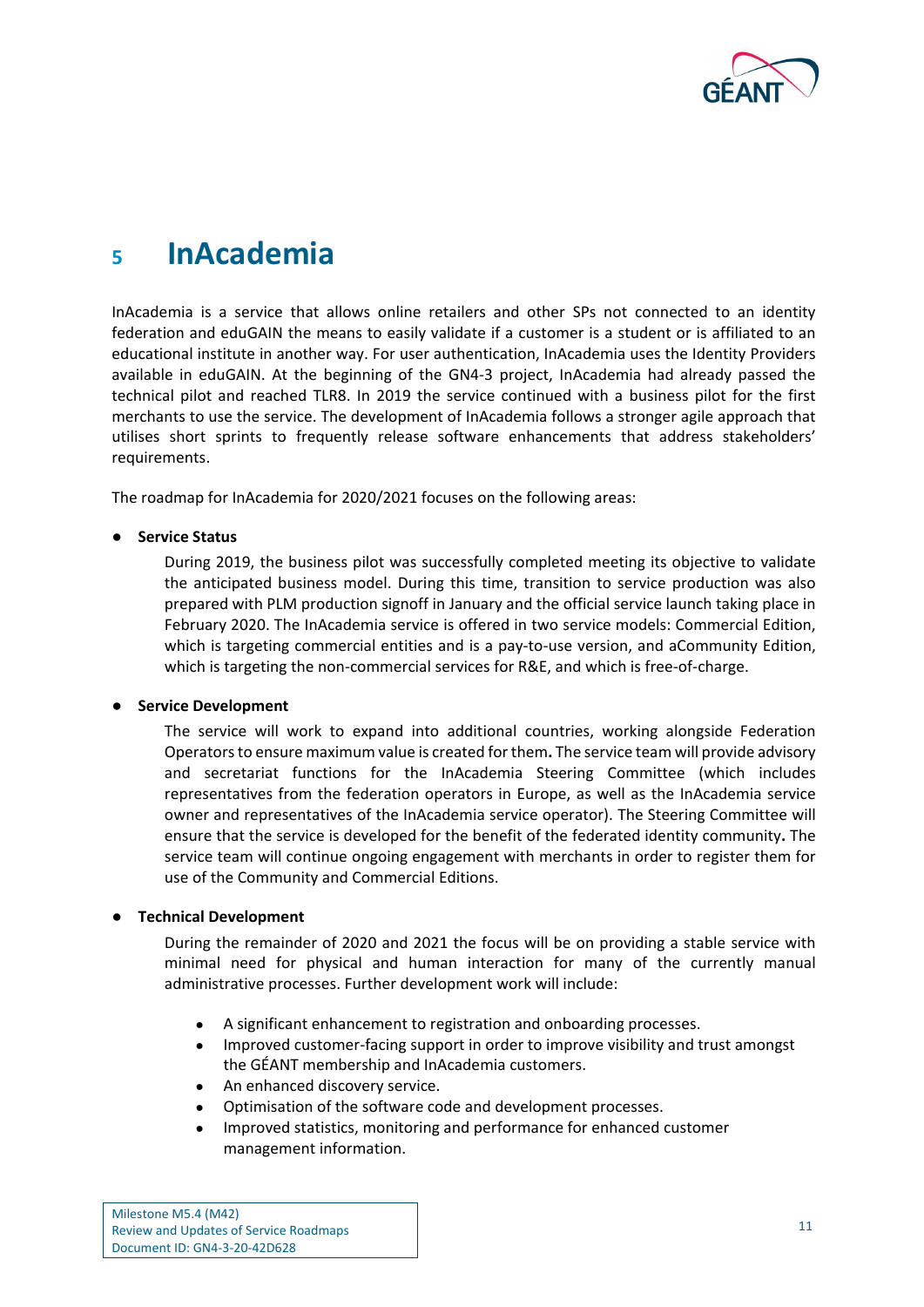

#### ● **Continuous Operations and Support**

Continue the operations and support for the production service.

The timeline for the InAcademia roadmap is available online [\[Roadmap\]](#page-15-9).

Milestone M5.4 (M42) Review and Updates of Service Roadmaps Document ID: GN4-3-20-42D628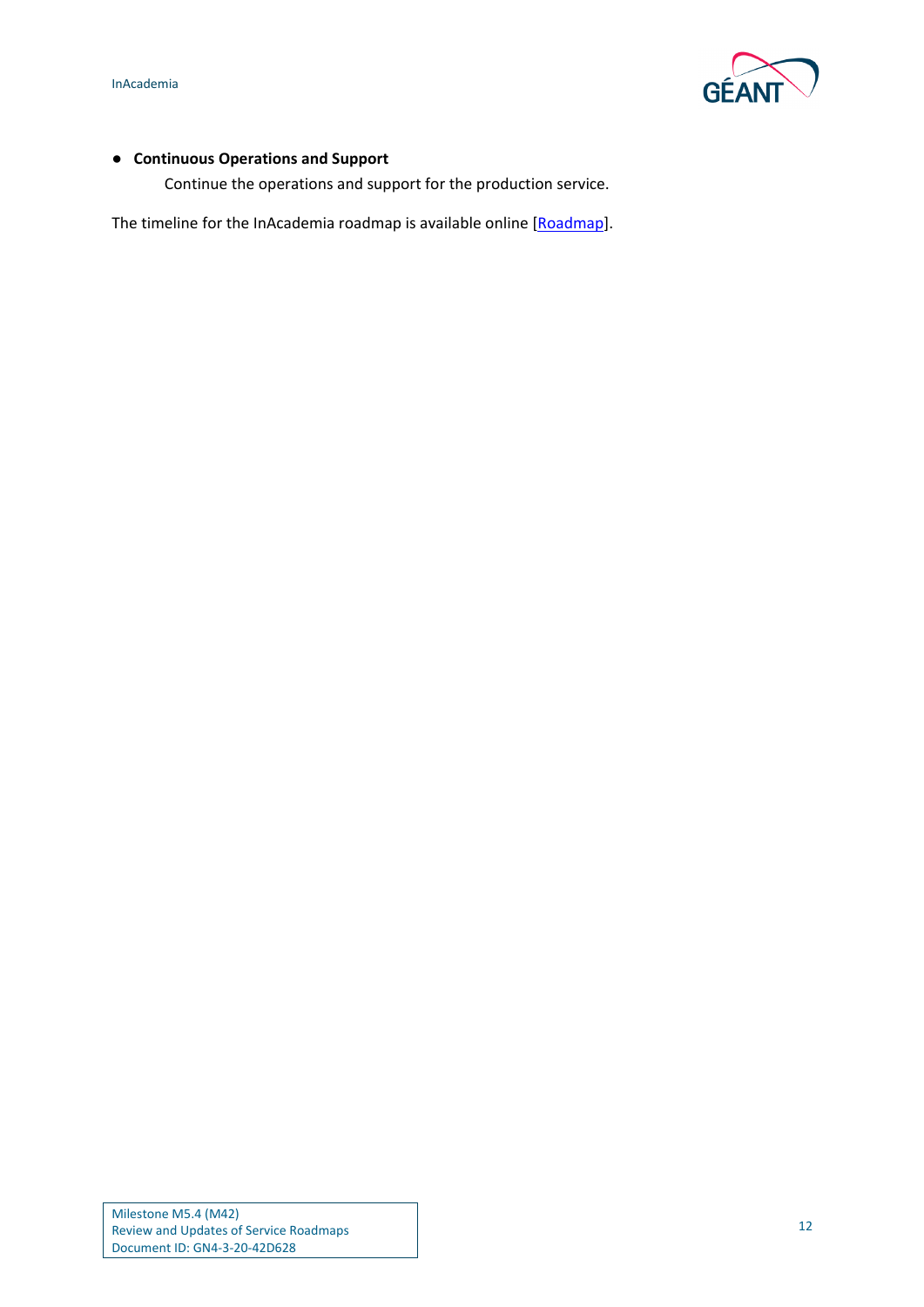

## <span id="page-14-0"></span>**<sup>6</sup> Conclusions**

This document is an update of the T&I services roadmaps first defined in Milestone M5.2 for the period 2019/2020 and presents the current position on T&I services delivery and evolution for 2020/2021. It also demonstrates how T&I service delivery is supported by other teams in the GÉANT project. These roadmaps will be periodically reviewed and updated to keep track of goals, and to add inputs from the incubator activity and requirements from the community via planned consultation activities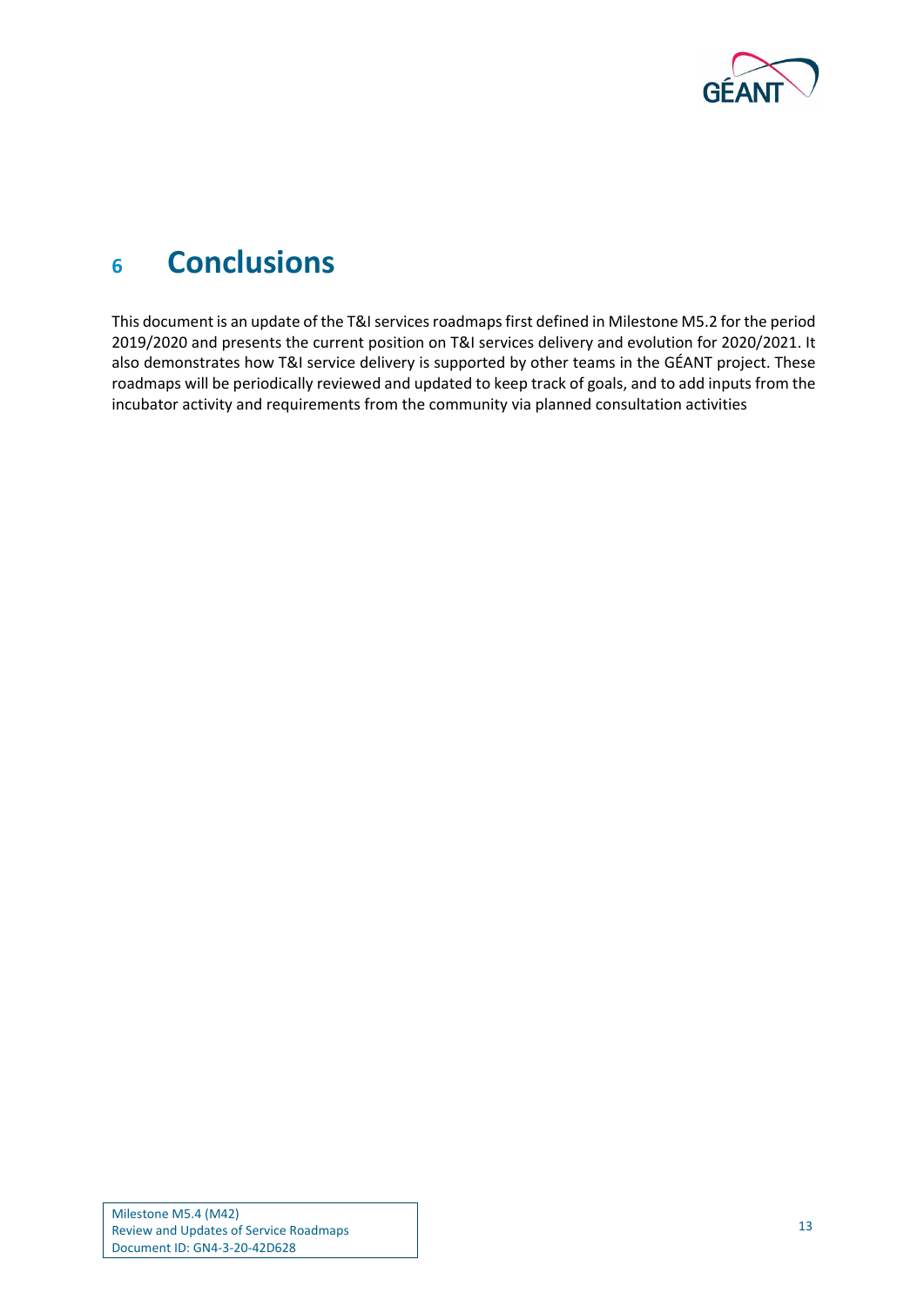

## <span id="page-15-0"></span>**References**

<span id="page-15-14"></span><span id="page-15-13"></span><span id="page-15-8"></span><span id="page-15-7"></span><span id="page-15-6"></span><span id="page-15-5"></span>

| [CAT]              | https://cat.eduroam.org                                               |
|--------------------|-----------------------------------------------------------------------|
| [DB]               | https://monitor.eduroam.org/db web                                    |
| [eduGAIN]          | https://edugain.org/                                                  |
| [eduGAIN-Profile]  | https://wiki.geant.org/display/eduGAIN/eduGAIN+SAML+Profile           |
| [eduPKI]           | https://www.geant.org/Services/Trust identity and security/eduPKI     |
| [eduroam]          | https://www.eduroam.org/                                              |
| [eduManIdP]        | https://www.eduroam.org/eduroam-managed-idp/                          |
| [eduTEAMS]         | https://www.geant.org/Services/Trust_identity_and_security/Pages/eduT |
|                    | EAMS.aspx                                                             |
| [eduTEAMS_roadmap] | https://trello.com/b/71wU60QV/eduteams-roadmap                        |
| [Entities]         | https://technical.edugain.org/entities                                |
| [Host]             | https://hosted.eduroam.org                                            |
| [InAcademia]       | https://inacademia.org/                                               |
| [MDS]              | mds.edugain.org                                                       |
| [Monitor]          | https://monitor.eduroam.org                                           |
| [NISO]             | https://www.niso.org/                                                 |
| [Roadmap]          | https://wiki.geant.org/display/gn43wp5/T&I+Services+Roadmaps          |
| [STM]              | https://www.stm-assoc.org/                                            |
| [Tech]             | https://technical.edugain.org                                         |
| [Validator]        | validator.edugain.org                                                 |
|                    |                                                                       |

# <span id="page-15-12"></span><span id="page-15-11"></span><span id="page-15-10"></span><span id="page-15-9"></span><span id="page-15-4"></span><span id="page-15-3"></span><span id="page-15-2"></span><span id="page-15-1"></span>**Glossary**

| <b>AARC</b>      | Authentication and Authorisation for Research and Collaboration                        |
|------------------|----------------------------------------------------------------------------------------|
| <b>AEGIS</b>     | AARC Engagement Group for Infrastructures                                              |
| <b>API</b>       | <b>Application Programming Interface</b>                                               |
| <b>ASREN</b>     | Arab States Research and Education Network                                             |
| <b>BPA</b>       | <b>Blueprint Architecture</b>                                                          |
| <b>CACTI</b>     | Community Architecture Committee for Trust and Identity                                |
| <b>CAT</b>       | <b>Configuration Assistant Tool</b>                                                    |
| CoCo             | Code of Conduct                                                                        |
| <b>elDAS</b>     | Electronic Identification and Signature                                                |
| <b>EOSC</b>      | European Open Science Cloud                                                            |
| <b>EOSC-Life</b> | An open, digital and collaborative space for biological and medical research, bringing |
|                  | together the 13 Life Science 'ESFRI' research infrastructures                          |
| <b>ESFRI</b>     | European Strategy Forum on Research Infrastructures                                    |

Milestone M5.4 (M42) Review and Updates of Service Roadmaps Document ID: GN4-3-20-42D628